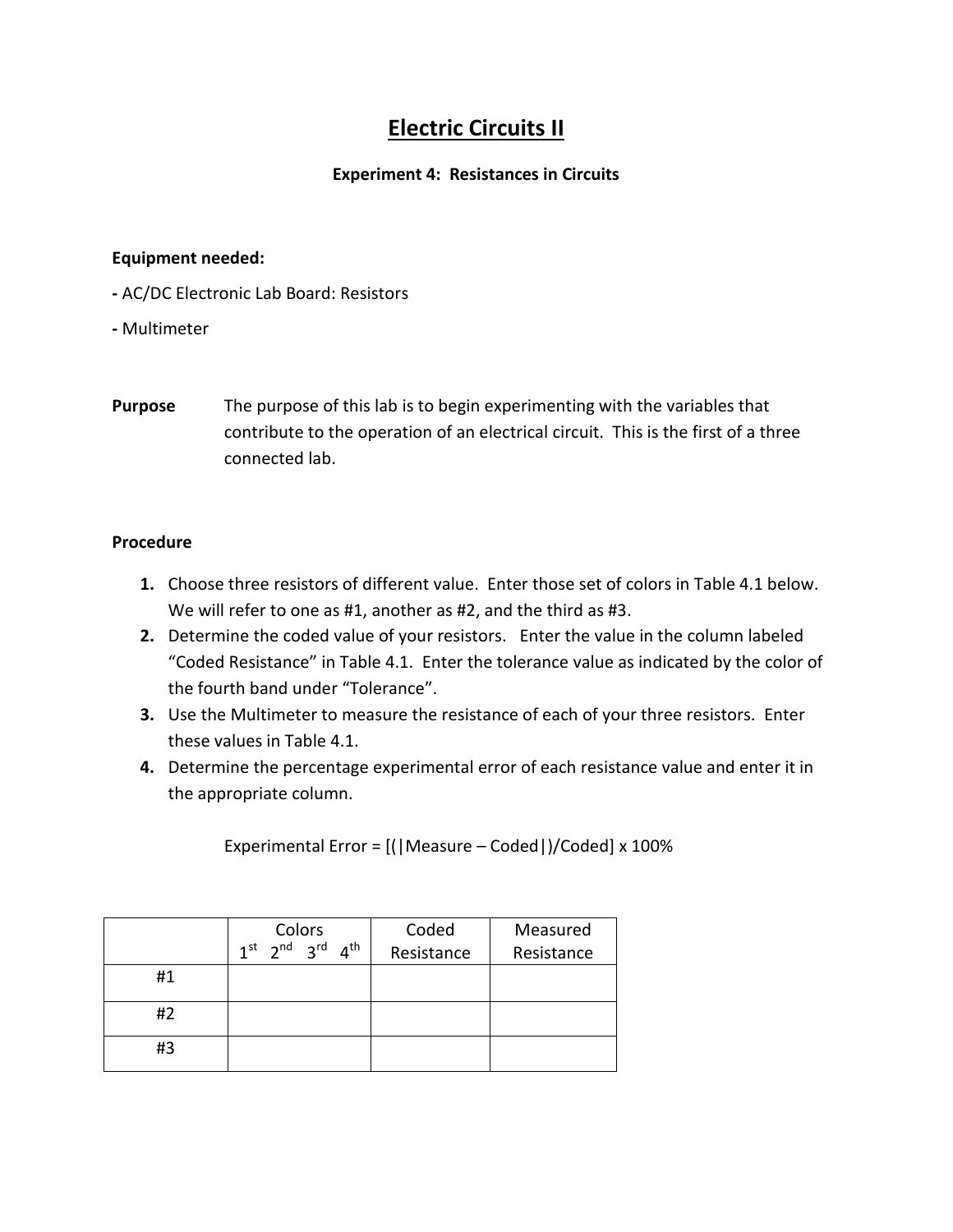**5.** Connect the three resistors into the SERIES CIRCUIT.

#### Series



|            | Measured | Calculated | % Error |
|------------|----------|------------|---------|
| <b>1</b> 2 |          |            |         |
| Rэз        |          |            |         |
| 11 72      |          |            |         |

**6.** Construct a PARALLEL CIRCUIT, first using combinations of two of the resistors, and then using all three. Measure and record the values for these resistors.

#### Parallel

- $\triangleright$  NOTE: Include also  $R_{13}$  by replacing  $\mathbf{R}_{2}$  with  $\mathbf{R}_{3}$ .
- 7 Connect the COMBINATION CIRCUIT below and measure the various combinations of resistance. Do these follow the rules as you discovered them before?



|      | Measured | Calculated | % Error |
|------|----------|------------|---------|
| ٦12  |          |            |         |
| าวว  |          |            |         |
| 1122 |          |            |         |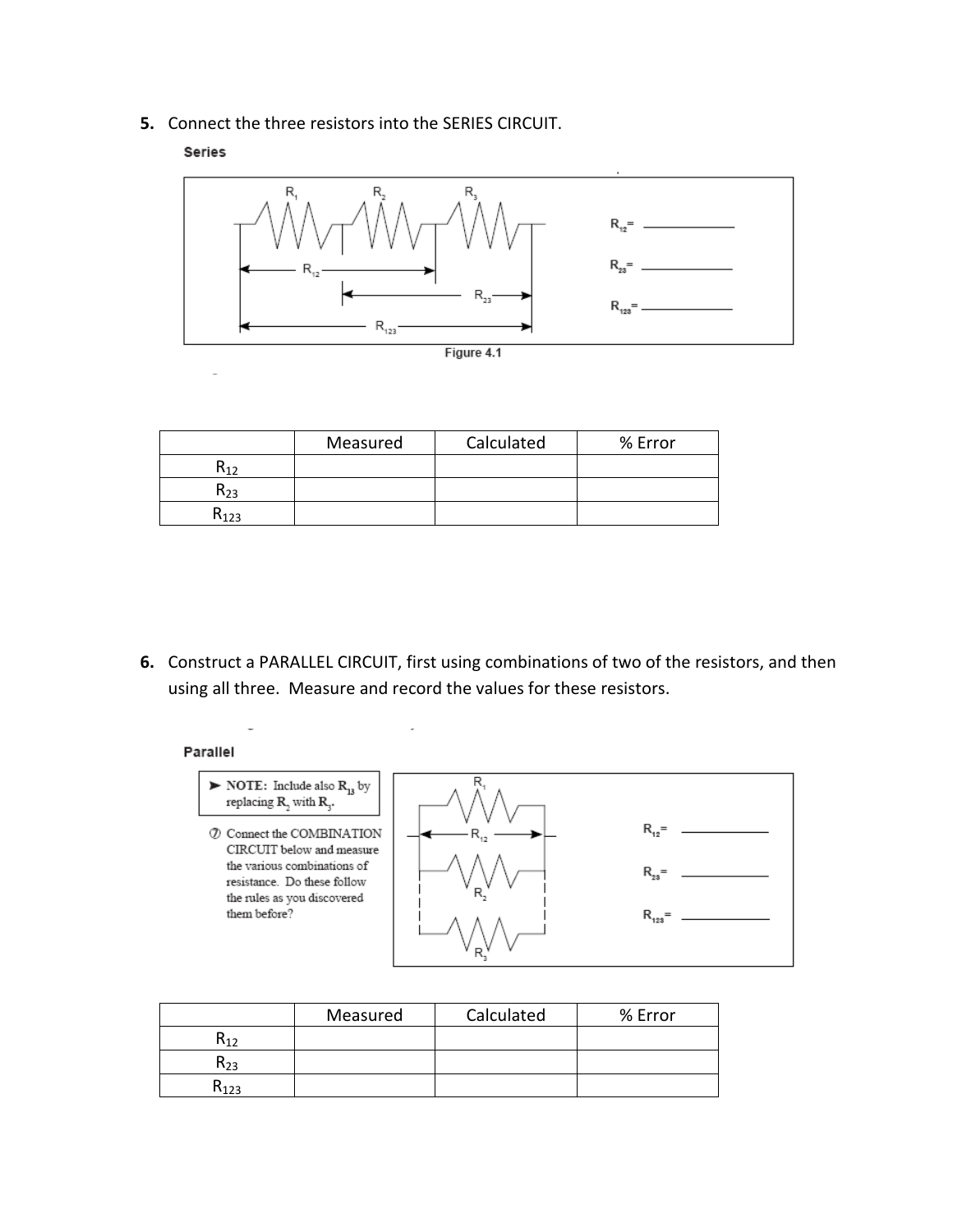#### **Discussion**

1. How does the % error compare to the coded tolerance for your resistors?

2. What is the apparent rule for combining unequal resistances in series circuits? In parallel circuits? Cite evidence from your data to support your conclusions.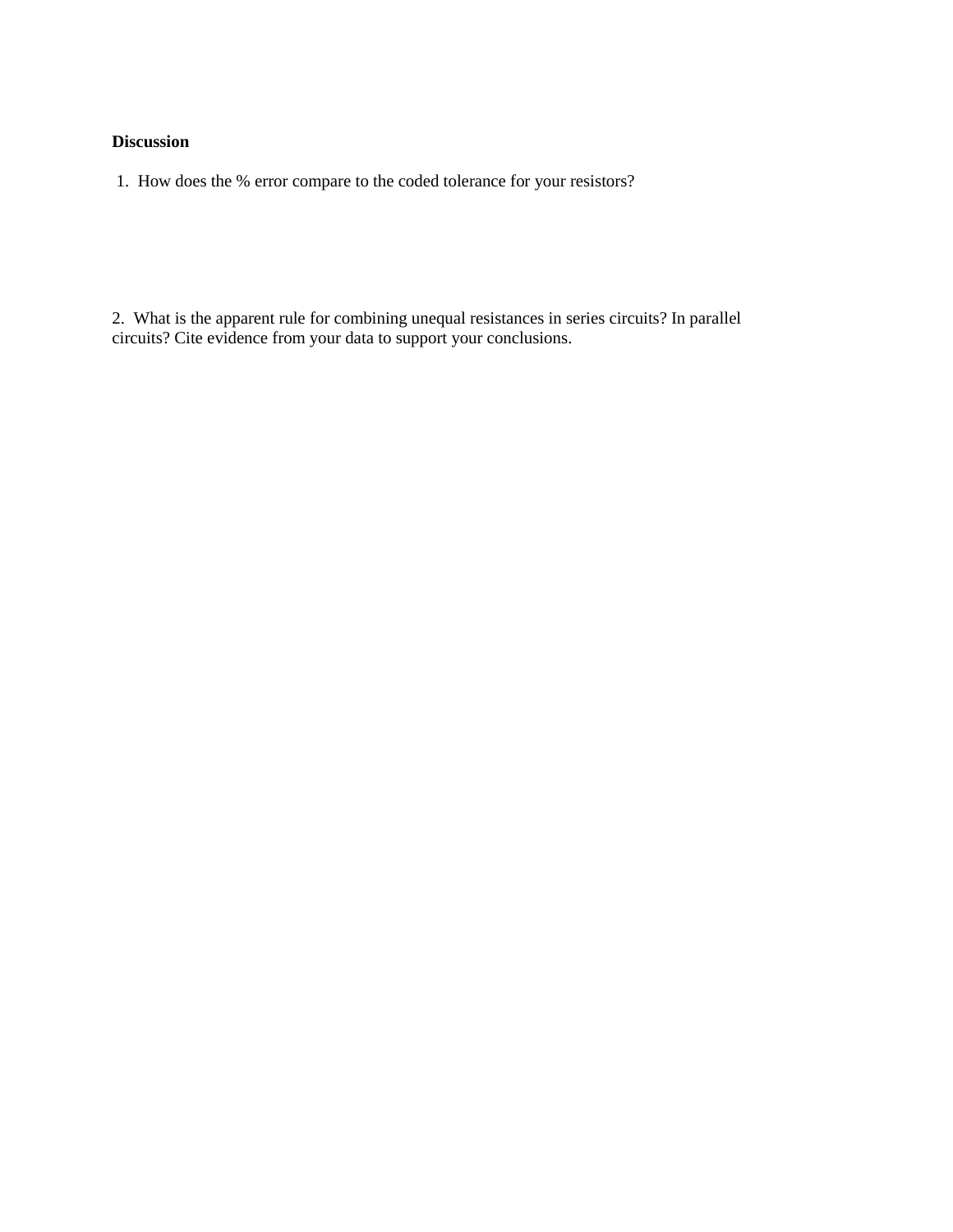### **Experiment 5: Voltages in Circuits**

**Purpose** The purpose of this lab is to continue experimenting with the variables that contribute to the operation of an electrical circuit. You should have completed experiment #4 before working on this lab.

### **Procedure**

- **1.** Connect the three resistors you use in experiment #4 into the series circuit shown below, using the springs to hold the lead resistors together without bending them. Connect to wires to the D-Cell, carefully noting which wire connected to the negative and which is connected to the positive.
- **2.** Now use the voltage function on the Multimeter to measure the voltage across the individual resistors and then across the combinations of resistors.

**Series** 



|                             | Measured | Calculated | % Error |
|-----------------------------|----------|------------|---------|
| $V_{12}$                    |          |            |         |
| $\mathsf{V}_{23}$           |          |            |         |
| $\mathsf{V}_{\mathsf{123}}$ |          |            |         |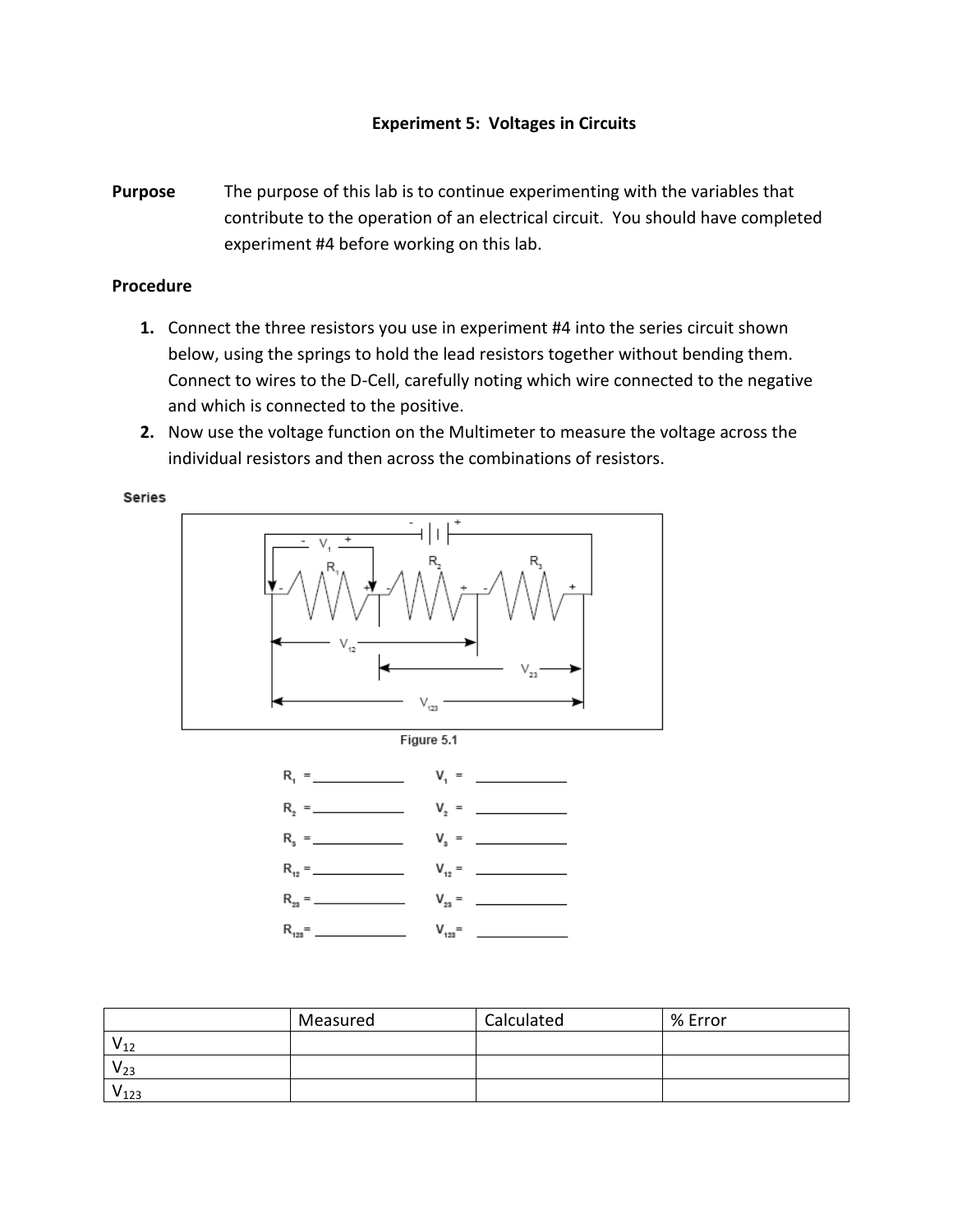**3.** Now connect the parallel circuit below, *using all three resistors*. Measure the voltage across each of the resistors and the combination, taking care with the polarity as before.

> NOTE: Keep all three resistors connected throughout the time you are making your measurements. Write down your values as indicated below.

Parallel



Figure 5.2

|     | Measured |
|-----|----------|
|     |          |
| っ   |          |
| / २ |          |
| 123 |          |

#### **Discussion**

On the basis of the data you recorded on the table with Figure 5.1, what is the pattern for how voltage gets distributed in a series circuit? Is there any relationship between the size of the resistance and the size of the resulting voltage?

Utilizing the data from Figure 5.2, what is the pattern for how voltage distributes itself in a parallel circuit? Is there any relationship between the size of the resistance and the size of the resulting voltage?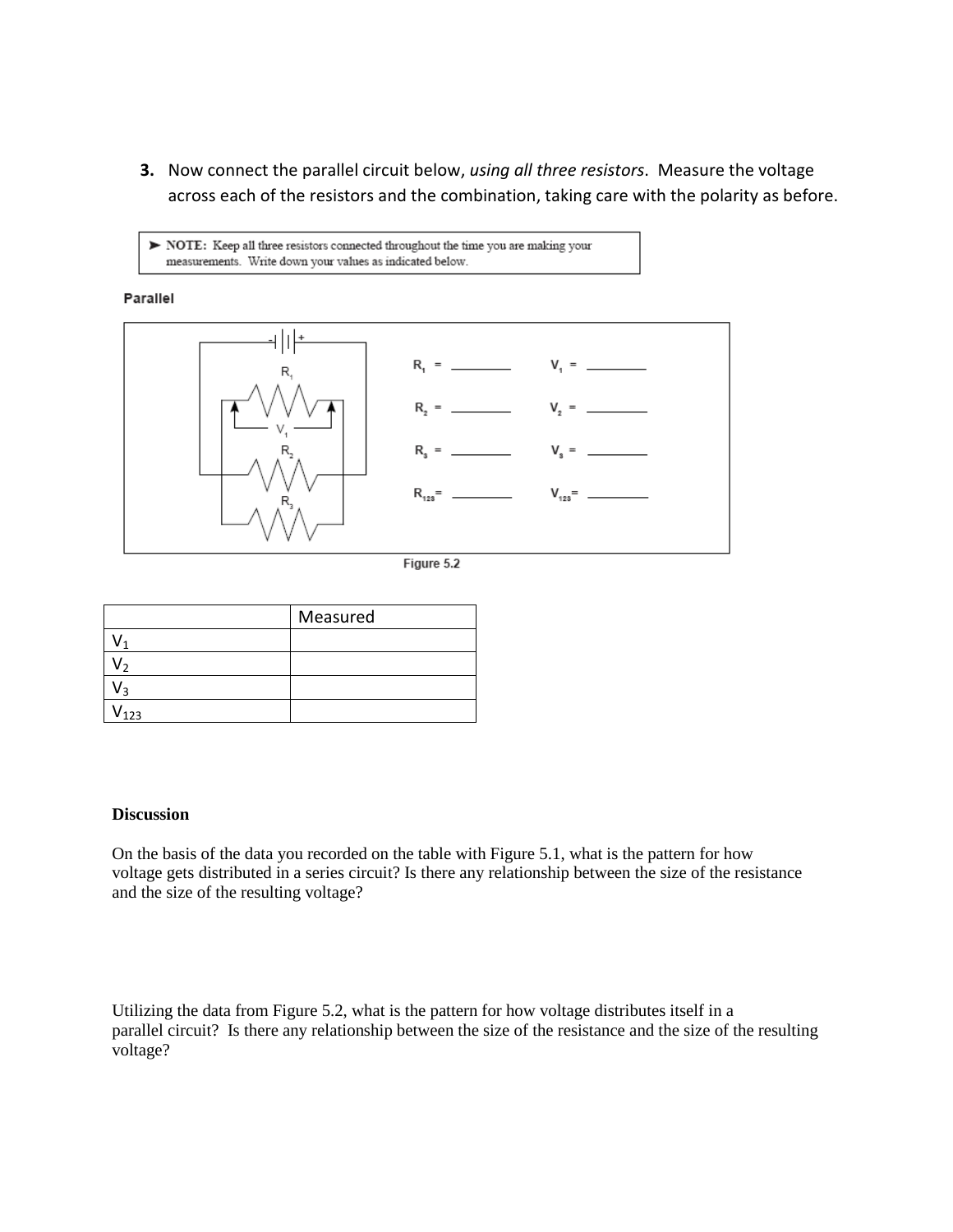### **Experiment #6: Currents in Circuits**

**Purpose** The purpose of this lab is to continue experimenting with the variables that contribute to the operation of an electrical circuit.

## **Procedure**

- **1.** Connect the three resistors you use in experiment #4 and experiment #5 into the series circuit shown below, using the springs to hold the lead resistors together without bending them. Connect to wires to the D-Cell, carefully noting which wire connected to the negative and which is connected to the positive.
- **2.** Now change the leads in your DDM so that they can be used to measure current. You should be using a scale which goes to a maximum of 200mA. Be careful to observe the polarity of the leads (red is +, black is -). **In order to measure current, the circuit must be interrupted, and the current allowed to flow through the meter**. Disconnect the lead wire from the positive terminal of the battery and connect to the red (+) lead of the meter. Connect the black (-) lead to  $R_1$ , where the wire was originally connected. Record your reading in the table as  $I_0$ .
- **3.** Now move the DDM to the positions indicated in Figure 6.3 each time interrupting the circuit, and carefully measuring the current in each one. Complete the table.

**NOTE:** You will be carrying the values from experiment #4 and experiment #5 into the table.

#### **Series**







Figure 6.2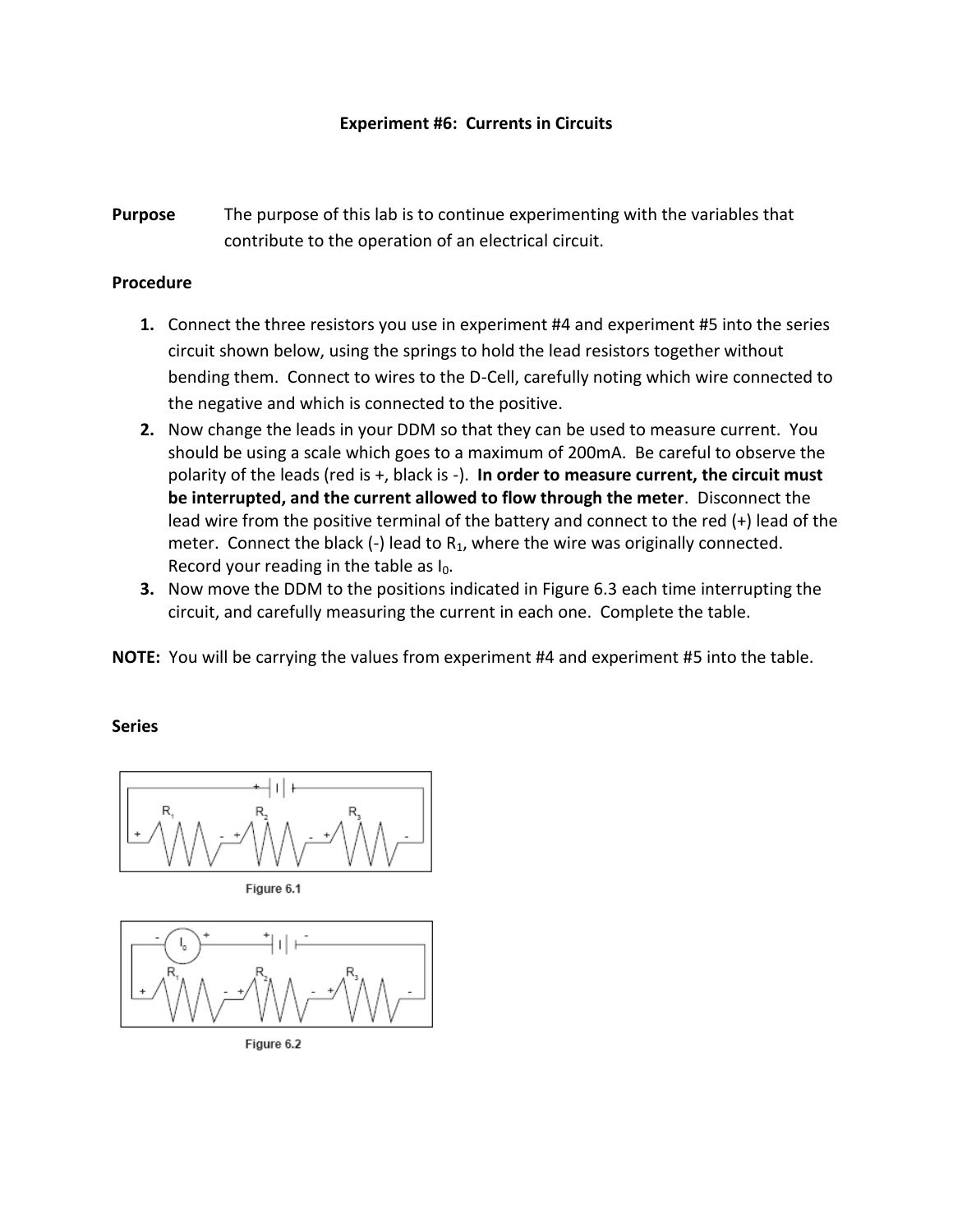

| Measured |
|----------|
|          |
|          |
|          |
|          |